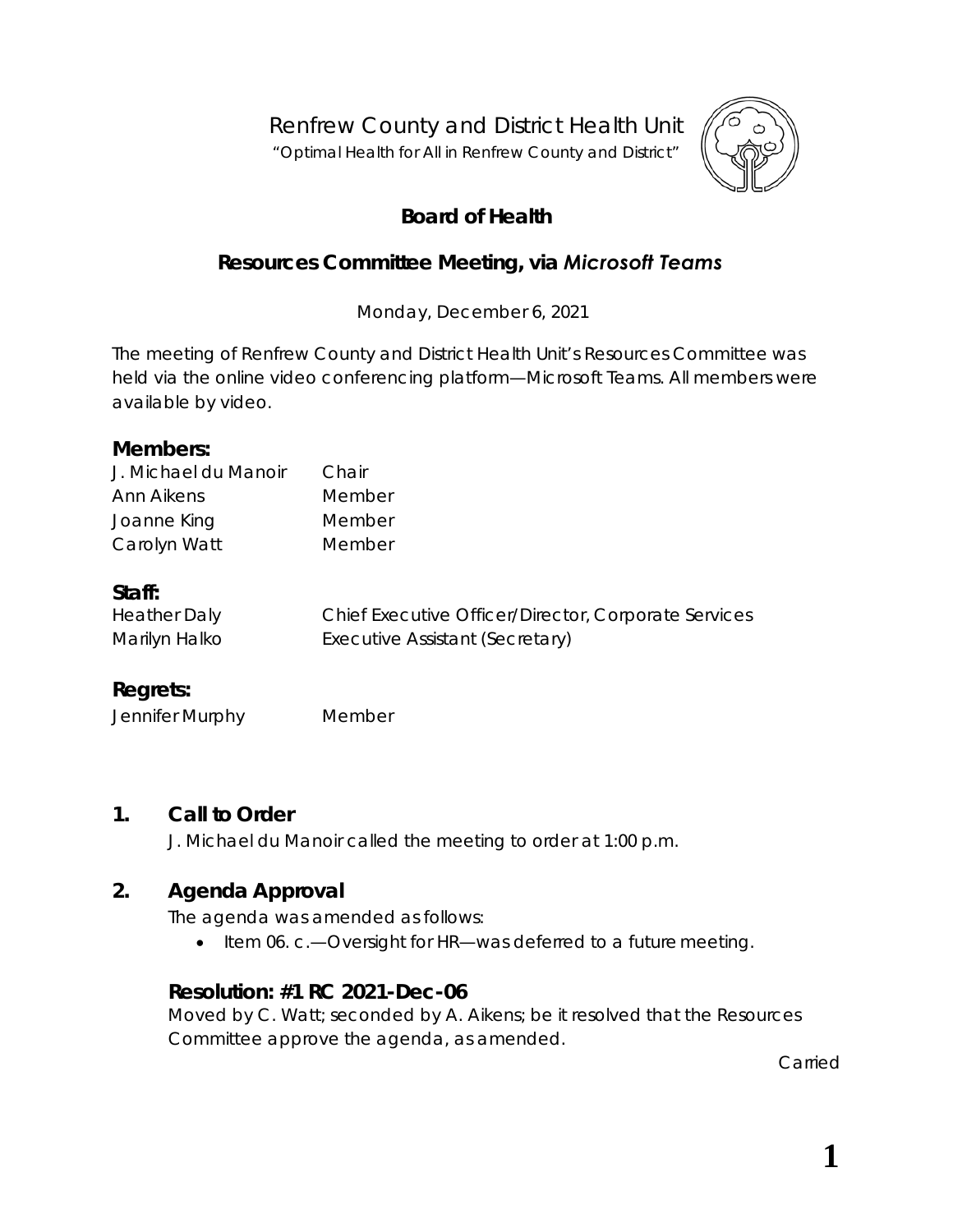#### **3. Declarations of Conflict of Interest**

There were no declarations of conflict of interest.

#### **4. Delegations**

There were no delegations.

### **5. Minutes of Previous Meetings (Approval)**

a. Resources Committee Meeting Minutes 2021-Oct-19 The Committee approved the meeting minutes for Tuesday, October 19, 2021.

### **Resolution: #2 RC 2021-Dec-06**

Moved by A. Aikens; seconded by C. Watt; be it resolved that the Resources Committee approve the meeting minutes from the Resources Committee meeting held on Tuesday, October 19, 2021, as presented Carried

#### **6. Business Arising**

- a. Action List—Regular BoH—2021-Nov-30 The Committee reviewed the **Action List**.
- b. Administrative Procurement Policies FP03—Financial Procurement The Committee discussed suggested changes, after H. Daly presented— *[FP03—Procurement Authority: Tendering](https://www.rcdhu.com/wp-content/uploads/2022/02/06.-b.-FP03-Financial-Procurement-posted.pdf) and Acquisition of [Supplies/Services/Conferences](https://www.rcdhu.com/wp-content/uploads/2022/02/06.-b.-FP03-Financial-Procurement-posted.pdf)*.

### **Resolution: #3 RC 2021-Dec-06**

Moved by C. Watt; seconded by A. Aikens; be it resolved that the Resources Committee recommends that the Board of Health approve FP03—Procurement Authority: Tendering and Acquisition of Supplies/Services/Conferences, as amended.

Carried

### **7. Correspondence**

There was no correspondence.

### **8. Staff Reports**

a. Q3 Financial Report The Committee reviewed the draft preliminary *[Q3 Financial Report,](https://www.rcdhu.com/wp-content/uploads/2022/02/08.-a.-Q3-Financial-Report.pdf)* presented by H. Daly. The final version of the Report will be brought back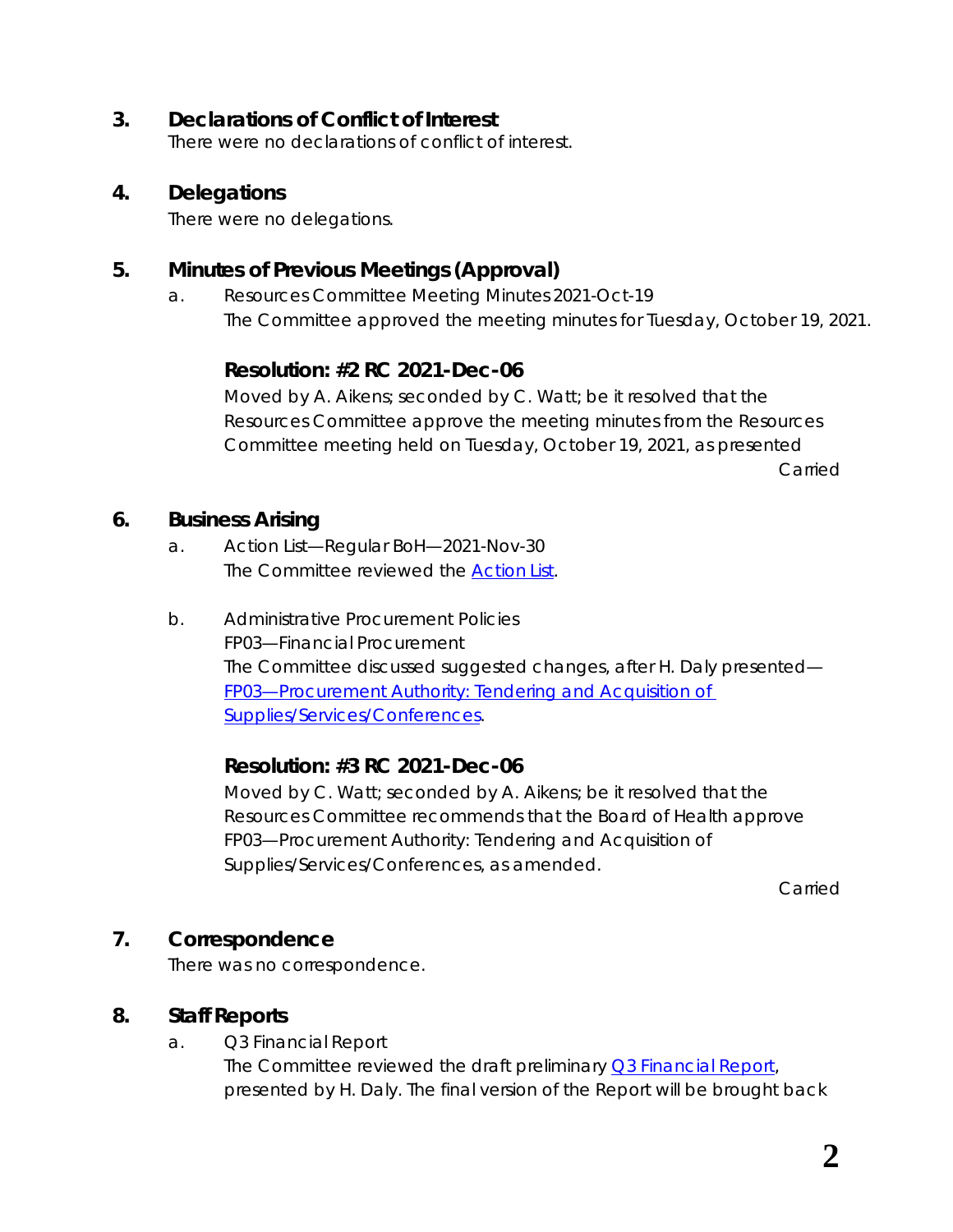to the Committee and the Board in January or February 2022.

In the preliminary draft report, the budget for RCDHU is at 94% spend at the end of Q3. The Ministry of Health has confirmed additional one-time funding per the *[Ministry 2021 COVID Funding Update](https://www.rcdhu.com/wp-content/uploads/2022/02/08.-d.-Ministry-2021-COVID-Funding-Update-with-attachments.pdf)*.

b. 2022 Obligated Municipal Levy Report Report on Municipal Funding Requirement The Committee discussed the presentation by H. Daly—*[2022 Obligated](https://www.rcdhu.com/wp-content/uploads/2022/02/08.-b.-2022-Obligated-Municipal-Funding-Report.pdf)  [Municipal Levy Report](https://www.rcdhu.com/wp-content/uploads/2022/02/08.-b.-2022-Obligated-Municipal-Funding-Report.pdf)* and agreed, in the current circumstances, that "status quo" is a valid and reasonable approach.

#### **Resolution #4 RC 2021- Dec-06**

Moved by J. King; seconded by A. Aikens; be it resolved that the Resources Committee recommends that the Board approve 2022 Obligated Municipal Levy Report.

Carried

c. HBHC Attestation Report The Committee discussed the presentation by H. Daly—*[HBHC Attestation](https://www.rcdhu.com/wp-content/uploads/2022/02/08.-c.-HBHC-Documents-for-Board-AMENDED.pdf)  [Report](https://www.rcdhu.com/wp-content/uploads/2022/02/08.-c.-HBHC-Documents-for-Board-AMENDED.pdf)*. An additional financial audit for the HBHC Program was completed for the period from 2021-Jan-01 to 2021-Mar-31.

### **Resolution #5 RC 2021- Dec-06**

Moved by A. Aikens; seconded by J. King; be it resolved that the Resources Committee recommends that the Board of Health accept the HBHC Attestation Report, and further authorize the Chair to sign same.

Carried

d. MOH COVID Funding Update H. Daly presented an update from the *[Ministry 2021 COVID Funding](https://www.rcdhu.com/wp-content/uploads/2022/02/08.-d.-Ministry-2021-COVID-Funding-Update-with-attachments.pdf)  [Update](https://www.rcdhu.com/wp-content/uploads/2022/02/08.-d.-Ministry-2021-COVID-Funding-Update-with-attachments.pdf)*.

### **9. Board Committee Reports**

There were no Board Committee reports.

### **10. By-Laws**

There were no items in by-laws.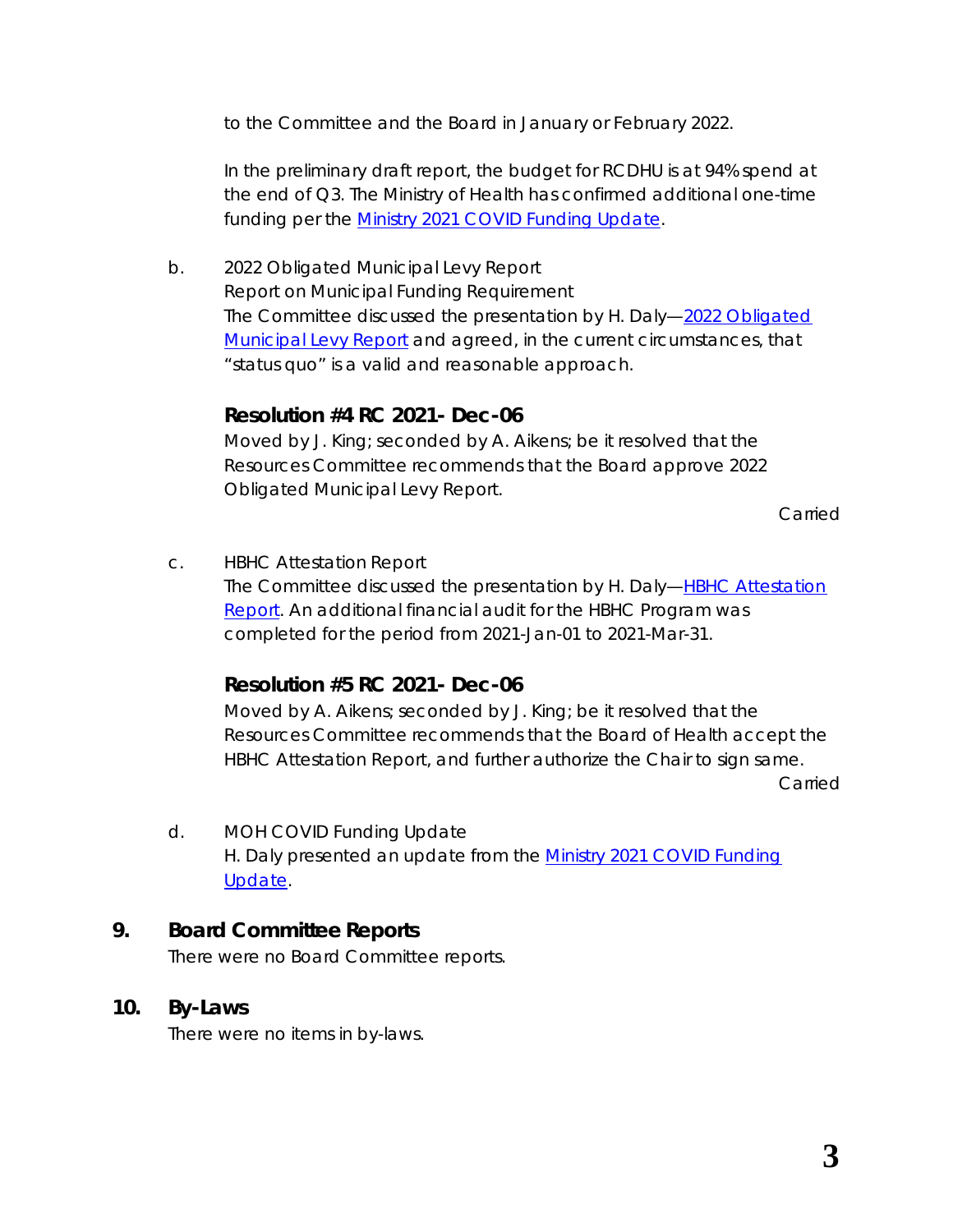#### **11. New Business**

a. Extension of Delegated Hiring Authority The Committee discussed and reviewed the *[history of the delegated](https://www.rcdhu.com/wp-content/uploads/2022/02/History-of-the-Delegated-Hiring-Authority.pdf)  [hiring authority](https://www.rcdhu.com/wp-content/uploads/2022/02/History-of-the-Delegated-Hiring-Authority.pdf)*. H. Daly reported that extraordinary COVID-19 funding has been confirmed for 2022 (*[MOH COVID Funding Update](https://www.rcdhu.com/wp-content/uploads/2022/02/08.-d.-Ministry-2021-COVID-Funding-Update-with-attachments.pdf)*).

#### **Resolution #6 RC 2021- Dec-06**

Moved by A. Aikens; seconded by C. Watt; be it resolved that the Resources Committee recommends that the Board of Health extend the delegated hiring authority from 2021-Dec-31 to 2022-Jun-30.

Carried

#### **12. Notice of Motion**

There was no notice of motion.

### **13. Closed Meeting**

The Committee Chair ensured, with a show of hands from the Committee Members, that all Members were alone and in a secure location before moving into the closed session of the meeting at 1:55 p.m.

#### **Resolution: #7 RC 2021-Dec-06**

Moved by A. Aikens; seconded by C. Watt; that the Resources Committee move into a closed meeting at 1:55 p.m. to discuss: a. the security of the property of the municipality or local board.

Carried

The Committee Chair rose to report at 2:15 p.m. that the Resources Committee met in a closed meeting to discuss: a. the security of the property of the municipality or local board.

### **14. Date of Next Meetings**

The next Resources Committee meeting will be at the call of the Chair.

### **15. Adjournment**

### **Resolution: #8 RC 2021-Dec-06**

Moved by J. King; seconded by A. Aikens; be it resolved that the Resources Committee meeting be adjourned at 2:15 p.m.

Carried